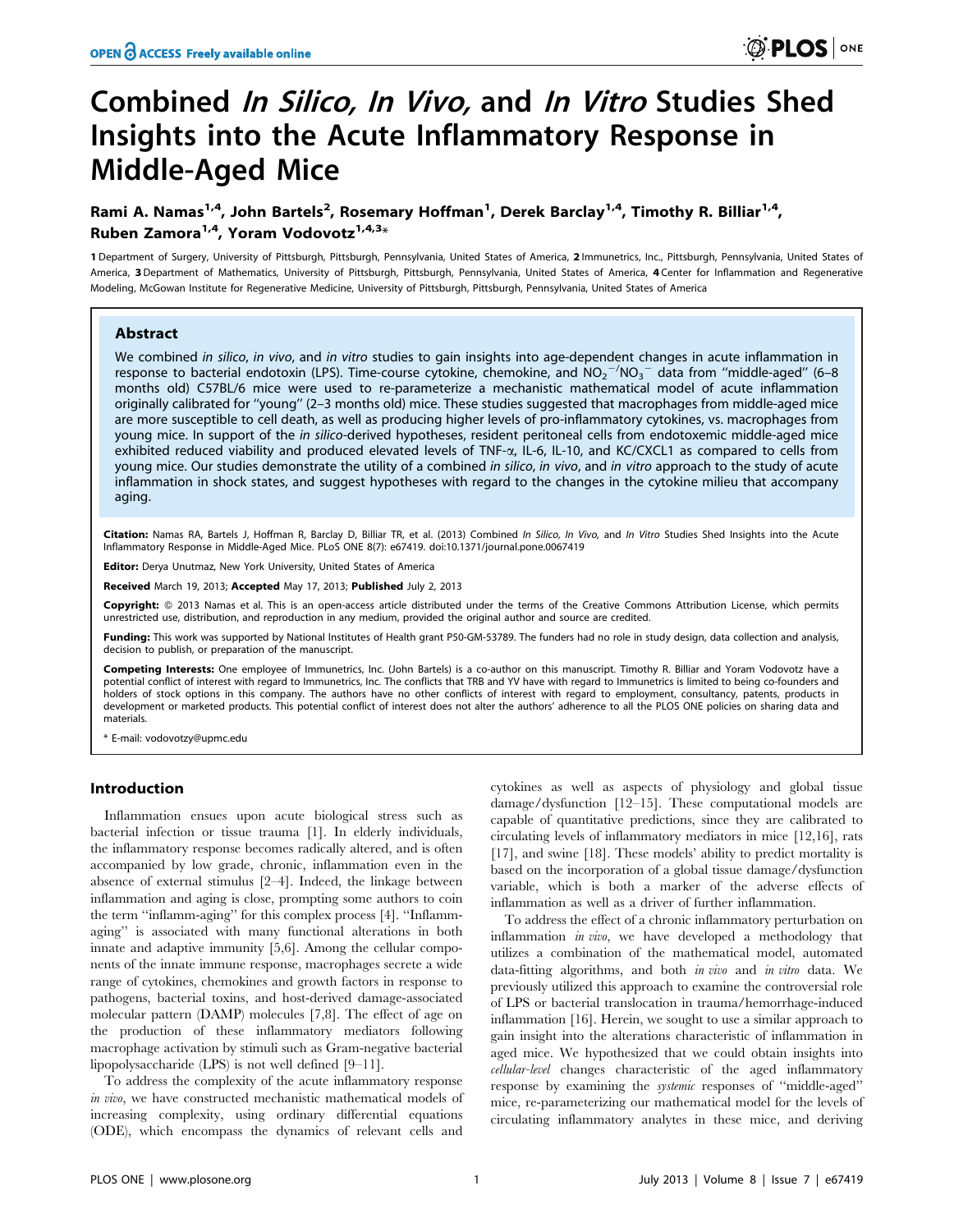insights into the cellular and intracellular changes that could lead to these systemic alterations.

#### Materials and Methods

#### Ethics Statement

This study was performed in strict accordance with animal use protocols following approval of the University of Pittsburgh Institutional Animal Care and Use Committee (IACUC, protocol number 13021433). These studies involved experimentally-induced acute inflammation (endotoxemia; see below). Clinical signs associated with this experimental paradigm include decreased food/water intake, lethargy, anorexia, piloerection, and weight loss. These pathophysiological changes mandated the classification of this study as Category E of Pain/Distress. Euthanasia via approved methods at a maximum of 90 min, or immediately upon observation of the above clinical signs, was the primary means of mitigating this degree of pain and distress.

Analgesics (opioids, steroids and non-steroidal anti-inflammatory drugs) have profound effect on the cardiorespiratory system and on the inflammatory response [19]. These effects include blockade of cytokine response and acceleration of the progression to shock [20]. In rodent models of sepsis, trauma-hemorrhagic shock and hepatic ischemia/reperfusion, these drugs are also known to significantly alter the inflammatory response and the degree of organ damage [21]. Because the study proposed in this protocol aim to unravel the mechanisms of inflammation-induced organ injury through the generation of mathematical models, administration of these drugs was contra-indicated, for they would alter the course of inflammation and injury.

#### Experimental Endotoxemia and Culture of Resident Peritoneal Cells

Male C57BL/6 mice were purchased from Charles Rivers (Wilmington, MA) and were acclimatized in specific pathogen-free conditions with 12-h light/dark facilities and received food and water *ad libitum*. Plasma levels of inflammatory mediators from young mice  $(n = 4, 8-12)$  weeks old, weighing  $20-25$  g) were used for the initial calibration of the mathematical model, as described elsewhere [12]. Plasma levels of inflammatory mediators from "Middle-aged" mice  $(n = 4, 6-8$  months old, weighing  $(25-35)$  g) were used to re-parameterize the mechanistic mathematical model of acute inflammation that was originally calibrated for young mice (see **Mathematical model of inflammation**). In these initial studies, a limited number of plasma analytes (TNF- $\alpha$ , IL-6, IL-10, and  $NO_2^{-1}NO_3^{-}$ ; see **Cytokine and**  $NO_2^{-1}NO_3^{-}$ analysis) were assessed. These initial re-calibration studies led specific predictions regarding biological properties of young vs. middle-aged macrophages (see **Mathematical model of in**flammation).

To validate these predictions in vitro, additional mice  $(n = 16$  for either young or middle-aged) were treated with sterile saline or 3 mg/kg LPS (*Escherichia coli* serotype O111:B4, catalog  $#$  L2630; Sigma-Aldrich, St. Louis, MO) intraperitoneally for 90 min. The animals were then euthanized by  $CO<sub>2</sub>$  asphyxiation followed by cervical dislocation. Blood samples were collected via cardiac puncture and stored at  $-80^{\circ}$ C until analysis for cytokine and  $\rm{NO_2}^{-/} \rm{NO_3}^{-}.$ 

To obtain resident peritoneal cells, the peritoneal cavity was then flushed with cold saline (10 ml) via a large bore needle (18 gauge), avoiding traumatic perforation of the bowel. The abdomen was gently manipulated and the peritoneal fluid was aspirated back using a 26-gauge needle. Peritoneal cells were collected, washed and suspended in previously prepared DMEM (Dulbecco's Modified Eagle's Medium, Lonza, Walkersville, MD) cell culture media containing 10% heat-inactivated FCS, 1 mM glutamine, 50 U/ml penicillin and 50  $\mu$ g/ml streptomycin.

Peritoneal cells (at a density of  $2\times10^5$  cells per well) from both saline and LPS treated mice were plated on eight-well Lab  $\text{TeV}^{\text{TM}}$ Chamber Slide<sup>TM</sup> tissue culture plates (Nalge Nunc International, Rochester, NY) and allowed to attach in a humidified atmosphere  $(5\% \text{ CO}_2)$  for 2 h [22]. After adherence, the culture media was replaced to remove the non-adherent cells and cell monolayers (predominantly to be macrophages) were further incubated for 90 min. At the end of the experiment, the supernatants were collected from each well and stored at  $-80^{\circ}$ C until analysis. To determine peritoneal cell count and viability, 10  $\mu$ L of peritoneal fluid were mixed with an equivalent volume of 0.1% trypan blue pipetted into Countess® chamber slide, and analyzed using a Countess<sup>®</sup> Automated Cell Counter (Life Technologies, Grand Island, NY).

## Qualitative Assessment of Cultured Peritoneal Macrophages

At the end of the cell culture experiments the supernatants were collected and the purity and overall viability of the resident peritoneal macrophages were assessed. To do so, the wells were washed with PBS and fixed with 70% ethanol. Eight random wells from two chamber slides were selected from each group (young and middle-aged mice) and macrophages were identified in each well by characteristic morphology under light microscopy as [23].

# Cytokine and  $NO_2$ <sup>-/</sup> $NO_3$ <sup>-</sup> Analysis

For the initial calibration of the mathematical model, plasma samples from young mice  $(n = 4)$  treated with LPS in vivo were collected at 0, 60 min, 90 min, 4 h, 12 h and 24 h and assayed for IL-6, TNF- $\alpha$ , IL-10, and  $NO_2^{\text{--}}/NO_3^{\text{--}}$ . For the validation cohort of mice, plasma samples and cell culture supernatants ( $n = 16$  per group for young and middle-aged mice, respectively) were assayed for 20 cytokines using a multiplex bead immunoassay system (LuminexTM, Millipore, Billerica, MA). The cytokine assays included granulocyte-macrophage colony stimulating factor (GM-CSF), keratinocyte-derived chemokine (KC; CINC-1; CXCL1), interferon- $\gamma$  (IFN- $\gamma$ ), IFN- $\gamma$ -inducible protein-10 (IP-10; CXCL10), interleukin- (IL)-1α, IL-1β, IL-2, IL-4, IL-5, IL-6, IL-10, IL-12 p40, IL-12p70, IL-13, IL-17, monocyte chemotactic protein-1 (MCP-1; CCL2), monokine induced by gamma interferon (MIG; CXCL9), macrophage inflammatory protein-1a (MIP-1a), vascular endothelial growth factor (VEGF) and tumor necrosis factor- $\alpha$  (TNF- $\alpha$ ). Plasma and supernatant  $\mathrm{NO_2}^{-1}\mathrm{NO_3}^{-1}$ were measured by the nitrate reductase method using a commercially available kit (Cayman Chemical, Ann Arbor, MI).

#### Statistical Analysis

All data are expressed as mean  $\pm$  SEM. Statistical analysis was performed by Student's t-test or Two-Way ANOVA followed by Tukey post hoc or Holm-Sidak test as indicated using SigmaPlot (Systat Software, San Jose, CA), with  $P<0.05$  considered to be significant.

#### Mathematical Model of Inflammation

The equations and specifications of the ''young mouse-specific'' mathematical model of inflammation have been described elsewhere [12]. Briefly, we constructed a mathematical model of acute inflammation that incorporates key cellular and molecular components of the acute inflammatory response. The mathematical model consists of a system of 17 nonlinear ordinary differential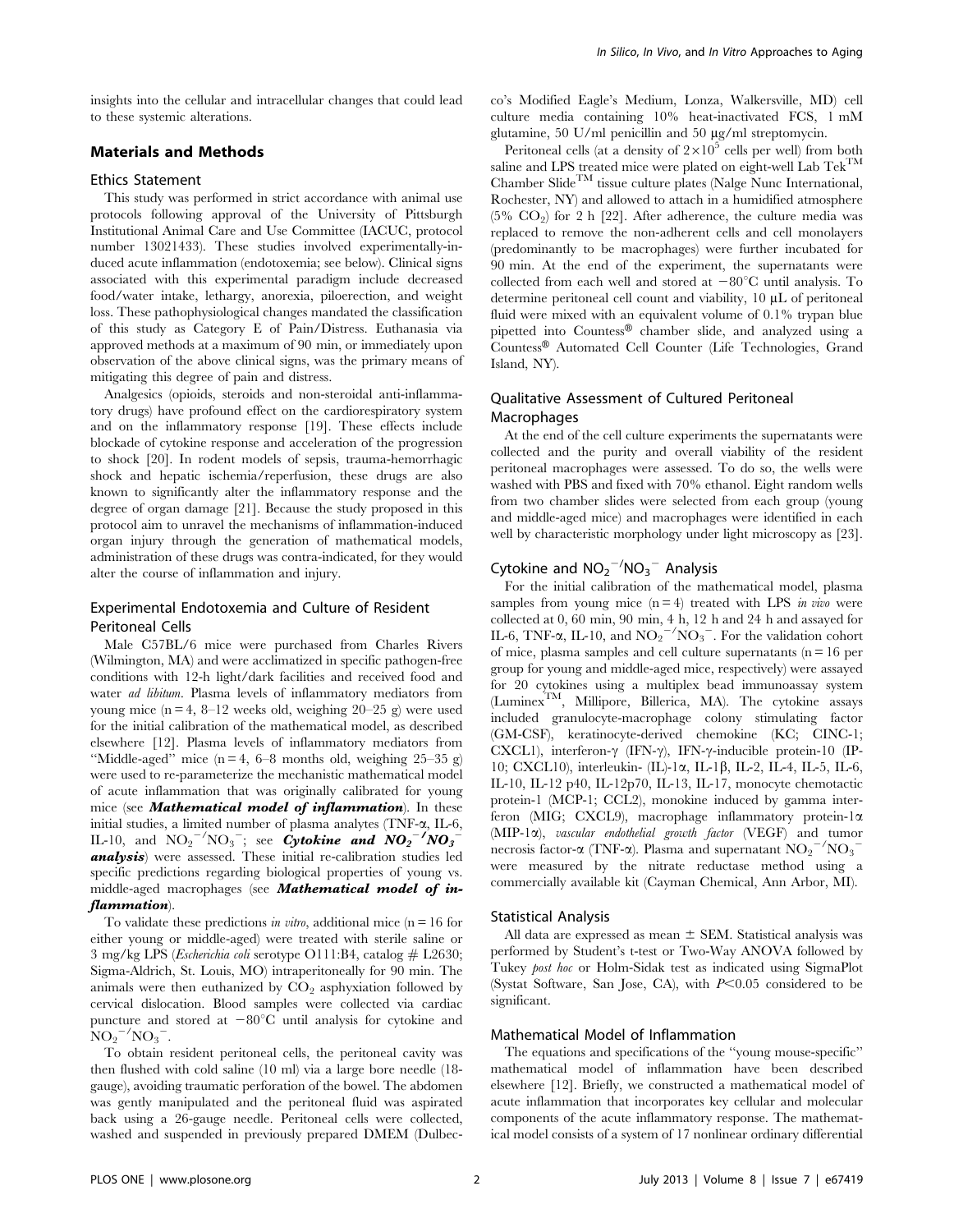| Propensity to produce and<br>Death rate of neutrophils<br>Propensity to produce and<br>influence of damage on<br>Saturation constant for<br>macrophage activation<br>secrete IL-6 at rest<br>and secrete IL-6 at rest influence on TNF<br>secrete IL-6 at rest<br>16-fold higher<br>50-fold higher<br>62-fold higher<br>36-fold higher<br>хсрб<br>yunx<br>9S<br>9S<br>Saturation constant for<br>IL-6's influence on TNF<br>Propensity to produce<br>macrophages by LPS<br>neutrophils by LPS<br>46-fold higher<br>28-fold higher<br>Death rate of<br>9-fold higher<br>4-fold higher<br>Activation of<br>Activation of<br>production in response neutrophils<br>knpe<br>хсрб<br>kn<br>95<br>Propensity to produce<br>macrophages due to<br>Rate of activation of<br>neutrophils on iNOS<br>neutrophils by LPS<br>to other cytokines<br>and secrete IL-10<br>84-fold higher<br>Activation of<br>6-fold higher<br>Rate of IL-10<br>3-fold lower<br>Influence of<br>6-fold lower<br>damage<br>k10m0<br>kinosn<br>at rest<br>knpe<br>510<br>n rate of neutrophils<br>Death rate of neutrophils<br>leukocyte activation (Hill<br>Regulates levels of IL-10<br>by modulating<br>production/decay rates<br>Influence of IL-10 on<br>Influence of IL-10 on<br>TNF (Hill coefficient)<br>19-fold higher<br>41-fold lower<br>7-fold higher<br>5-fold lower<br>coefficient)<br>hcp10<br>Deat<br>k10<br>Ś,<br>ξ,<br>IL-10 (Hill coefficient)<br>IL-10 (Hill coefficient)<br>Influence of TNF on<br>Influence of TNF on<br>TNF (Hill coefficient)<br>Influence of IL-6 on<br>neutrophils on IL-6<br>Influence of $NO_2$ <sup>-/</sup><br>26-fold higher<br>$NO3$ on IL-6<br>1.4-fold lower<br>8-fold lower<br>Influence of<br>3-fold lower<br>hcp6<br>kóno<br>hócp<br>kón<br>Change in Middle-<br>Change in Middle-<br>Change in Middle-<br>Change in Middle-<br>aged vs. Young<br>aged vs. Young<br>aged vs. Young<br>aged'vs. Young<br>Param. Def.<br>Param. Def.<br>Param. Def.<br>Param. Def.<br>Param. Def.<br>Param.<br>Param.<br>Param.<br>Param.<br>Model 16<br>Model 18<br>Model 15<br>Model 19<br>Best | Model | Param. | h10cp | Oluy | kmd | kmpe | ξ                              | knpe                                                                       | xcp6                                                                       |
|-----------------------------------------------------------------------------------------------------------------------------------------------------------------------------------------------------------------------------------------------------------------------------------------------------------------------------------------------------------------------------------------------------------------------------------------------------------------------------------------------------------------------------------------------------------------------------------------------------------------------------------------------------------------------------------------------------------------------------------------------------------------------------------------------------------------------------------------------------------------------------------------------------------------------------------------------------------------------------------------------------------------------------------------------------------------------------------------------------------------------------------------------------------------------------------------------------------------------------------------------------------------------------------------------------------------------------------------------------------------------------------------------------------------------------------------------------------------------------------------------------------------------------------------------------------------------------------------------------------------------------------------------------------------------------------------------------------------------------------------------------------------------------------------------------------------------------------------------------------------------------------------------------------------------------------------------------------------------------------------------------------------------------------------------------------------------------------------------------|-------|--------|-------|------|-----|------|--------------------------------|----------------------------------------------------------------------------|----------------------------------------------------------------------------|
|                                                                                                                                                                                                                                                                                                                                                                                                                                                                                                                                                                                                                                                                                                                                                                                                                                                                                                                                                                                                                                                                                                                                                                                                                                                                                                                                                                                                                                                                                                                                                                                                                                                                                                                                                                                                                                                                                                                                                                                                                                                                                                     |       |        |       |      |     |      |                                | neutrophils by LPS<br>Activation of                                        | for IL-6's influence on<br>Saturation constant<br>Ĕ                        |
|                                                                                                                                                                                                                                                                                                                                                                                                                                                                                                                                                                                                                                                                                                                                                                                                                                                                                                                                                                                                                                                                                                                                                                                                                                                                                                                                                                                                                                                                                                                                                                                                                                                                                                                                                                                                                                                                                                                                                                                                                                                                                                     |       |        |       |      |     |      |                                | 5-fold higher                                                              | 11-fold higher                                                             |
|                                                                                                                                                                                                                                                                                                                                                                                                                                                                                                                                                                                                                                                                                                                                                                                                                                                                                                                                                                                                                                                                                                                                                                                                                                                                                                                                                                                                                                                                                                                                                                                                                                                                                                                                                                                                                                                                                                                                                                                                                                                                                                     |       |        |       |      |     |      |                                | хсрб                                                                       |                                                                            |
|                                                                                                                                                                                                                                                                                                                                                                                                                                                                                                                                                                                                                                                                                                                                                                                                                                                                                                                                                                                                                                                                                                                                                                                                                                                                                                                                                                                                                                                                                                                                                                                                                                                                                                                                                                                                                                                                                                                                                                                                                                                                                                     |       |        |       |      |     |      |                                | for IL-6's influence on<br>Saturation constant<br>Ĕ                        |                                                                            |
|                                                                                                                                                                                                                                                                                                                                                                                                                                                                                                                                                                                                                                                                                                                                                                                                                                                                                                                                                                                                                                                                                                                                                                                                                                                                                                                                                                                                                                                                                                                                                                                                                                                                                                                                                                                                                                                                                                                                                                                                                                                                                                     |       |        |       |      |     |      |                                | 66-fold higher                                                             |                                                                            |
|                                                                                                                                                                                                                                                                                                                                                                                                                                                                                                                                                                                                                                                                                                                                                                                                                                                                                                                                                                                                                                                                                                                                                                                                                                                                                                                                                                                                                                                                                                                                                                                                                                                                                                                                                                                                                                                                                                                                                                                                                                                                                                     |       |        |       |      |     |      |                                | xm6                                                                        |                                                                            |
|                                                                                                                                                                                                                                                                                                                                                                                                                                                                                                                                                                                                                                                                                                                                                                                                                                                                                                                                                                                                                                                                                                                                                                                                                                                                                                                                                                                                                                                                                                                                                                                                                                                                                                                                                                                                                                                                                                                                                                                                                                                                                                     |       |        |       |      |     |      | Saturation constant for IL-6's | for IL-6's influence on<br>Saturation constant<br>macrophage<br>activation |                                                                            |
|                                                                                                                                                                                                                                                                                                                                                                                                                                                                                                                                                                                                                                                                                                                                                                                                                                                                                                                                                                                                                                                                                                                                                                                                                                                                                                                                                                                                                                                                                                                                                                                                                                                                                                                                                                                                                                                                                                                                                                                                                                                                                                     |       |        |       |      |     |      |                                | 3-fold higher                                                              |                                                                            |
|                                                                                                                                                                                                                                                                                                                                                                                                                                                                                                                                                                                                                                                                                                                                                                                                                                                                                                                                                                                                                                                                                                                                                                                                                                                                                                                                                                                                                                                                                                                                                                                                                                                                                                                                                                                                                                                                                                                                                                                                                                                                                                     |       |        |       |      |     |      |                                | хбср                                                                       | xmpe                                                                       |
|                                                                                                                                                                                                                                                                                                                                                                                                                                                                                                                                                                                                                                                                                                                                                                                                                                                                                                                                                                                                                                                                                                                                                                                                                                                                                                                                                                                                                                                                                                                                                                                                                                                                                                                                                                                                                                                                                                                                                                                                                                                                                                     |       |        |       |      |     |      |                                | Saturation constant<br>for TNF's influence<br>on $IL-6$                    | for influence of LPS on<br>Saturation constant<br>macrophage<br>activation |
|                                                                                                                                                                                                                                                                                                                                                                                                                                                                                                                                                                                                                                                                                                                                                                                                                                                                                                                                                                                                                                                                                                                                                                                                                                                                                                                                                                                                                                                                                                                                                                                                                                                                                                                                                                                                                                                                                                                                                                                                                                                                                                     |       |        |       |      |     |      |                                | 73-fold higher                                                             | 7-fold lower                                                               |
|                                                                                                                                                                                                                                                                                                                                                                                                                                                                                                                                                                                                                                                                                                                                                                                                                                                                                                                                                                                                                                                                                                                                                                                                                                                                                                                                                                                                                                                                                                                                                                                                                                                                                                                                                                                                                                                                                                                                                                                                                                                                                                     |       |        |       |      |     |      |                                |                                                                            |                                                                            |
|                                                                                                                                                                                                                                                                                                                                                                                                                                                                                                                                                                                                                                                                                                                                                                                                                                                                                                                                                                                                                                                                                                                                                                                                                                                                                                                                                                                                                                                                                                                                                                                                                                                                                                                                                                                                                                                                                                                                                                                                                                                                                                     |       |        |       |      |     |      |                                |                                                                            |                                                                            |
| 7-fold higher<br>30-fold higher<br>4-fold higher<br>8-fold higher<br>52-fold higher<br>Change in Middle-<br>aged vs. Young                                                                                                                                                                                                                                                                                                                                                                                                                                                                                                                                                                                                                                                                                                                                                                                                                                                                                                                                                                                                                                                                                                                                                                                                                                                                                                                                                                                                                                                                                                                                                                                                                                                                                                                                                                                                                                                                                                                                                                          |       |        |       |      |     |      |                                |                                                                            |                                                                            |

Table 1. Characteristics of middle-aged specific mathematical models of inflammation. Table 1. Characteristics of middle-aged specific mathematical models of inflammation.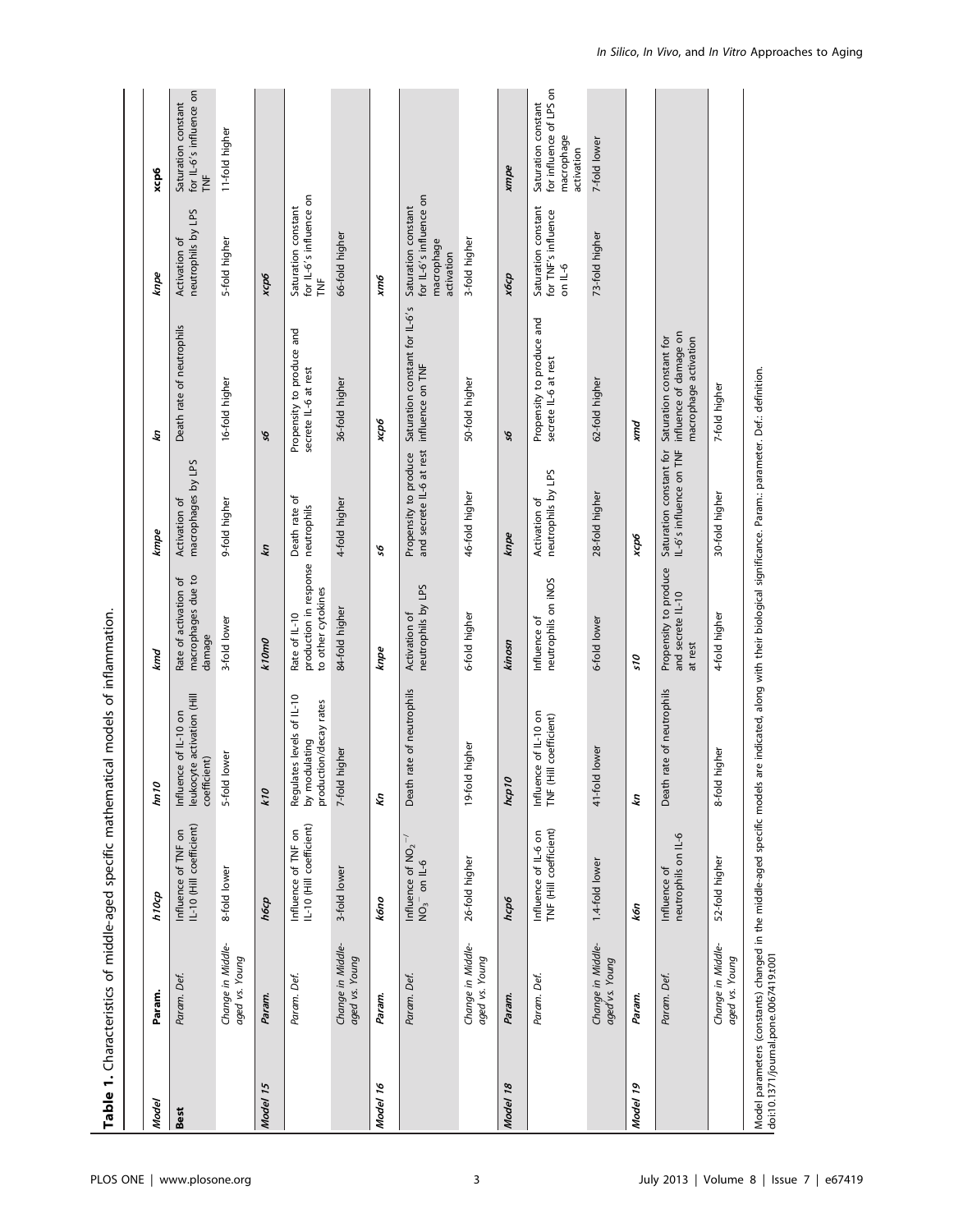

Figure 1. Data and model output for plasma cytokines and NO $_2^{-\prime}$ NO $_3^{-}$  in young and middle-aged mice subjected to LPS. <code>Young</code> (C57BL/6; n = 4 animals per time point) and middle-aged mice (n = 4 per time point) were injected with saline or 3 mg/kg LPS as described in Materials and Methods. Plasma concentration as a function of time and age: (A) IL-6, (B) TNF-a, (C) IL-10 and (D) NO<sub>2</sub><sup>-/</sup>NO<sub>3</sub><sup>-</sup>. Symbols represent the mean  $\pm$ SEM (P<0.05, analyzed by Two-way ANOVA followed by Holm-Sidak test for plasma levels of IL-6 and IL-10). For young mice, the line indicates the output of the baseline model of acute inflammation. For middle-aged mice, model re-calibration was carried out as described in the Materials and Methods, yielding five models (colored lines). ''Best Model'' indicates the model giving the best overall fit to the data. doi:10.1371/journal.pone.0067419.g001

equations that describe the time course of these components. Included in the model equations are two systemic variables that represent mean arterial blood pressure and global tissue dysfunction and damage. ''Global tissue damage/dysfunction'' describes the overall health of the organism, since the hallmark of all physiological derangements accompanying sepsis and hemorrhagic shock is the eventual, sequential failure of multiple organs. Given the complexity of simulating individual organs, we approximated this process by treating it as a gradual, ongoing process occurring in the whole body and driven by inflammation. Thus, elevated and unrecoverable tissue damage/dysfunction served as a surrogate for death, while damage/dysfunction that tended to return to baseline over time was a proxy for survival.

Each equation was constructed from known interactions among model components as documented in the existing scientific literature. The model and parameters were specified in three stages. In the preliminary stage, the model was constructed so it could reproduce qualitatively several different scenarios reported in the literature. In this stage, experimentally determined values of parameters such as cytokine half-lives were used when available. In the second stage, the model was matched to our experimental data by adjusting some of the parameters using our qualitative understanding of the biological mechanisms together with the dynamics of the model, to attain desired time course shapes. In the third stage, the parameters were estimated by fitting the model to the experimental data and using a stochastic gradient descent algorithm that was developed by Immunetrics, Inc. (Pittsburgh, PA) [12].

# Adaptation of ''Young-specific'' Mathematical Model to Account for Inflammation in Aging Mice

To recalibrate our mathematical model for data obtained in ''middle-aged'' mice we sought to find a minimal number of parameter changes that would allow our original model to reproduce accurately empirically observed time courses in agingmice. To prevent the optimizing algorithm from exploiting the indirect action of unmeasured analytes, we attempted to confine our search to those parameters that appear directly in the equations of our measured analytes (IL-6, TNF-a, IL-10, and  $\overline{{\rm NO}_2}^{-1}{\rm NO}_3$  ). Our procedure was to impose a limit of N changes, run an optimizer bounded by this change limit, and evaluate the fit. We evaluated these fits with respect to quantitative error totals as well as general qualitative behavior. After evaluation, we increased the number of parameters to be optimized and repeated the process iteratively until sufficient fit quality was achieved. Each optimization pass was allowed to choose randomly which N of the candidate parameters to change. We performed numerous fits for each N to account for the stochastic nature of our gradient descent search. In order to obtain good fits with fewer than 10 changes, we found it necessary to add the parameters of the (unmeasured) activated macrophages (MA), activated neutrophils (NA), and iNOS equations to our initial set of parameters to be fit [12]. When these parameters were included in the search, we found that excellent fits could be obtained with fewer than eight parameter changes. We also observed that eliminating any one of these changes seems to result in a worse fit by both quantitative and qualitative measures. This procedure yielded five parameter sets with good fits to the data in middle-aged mice, with essentially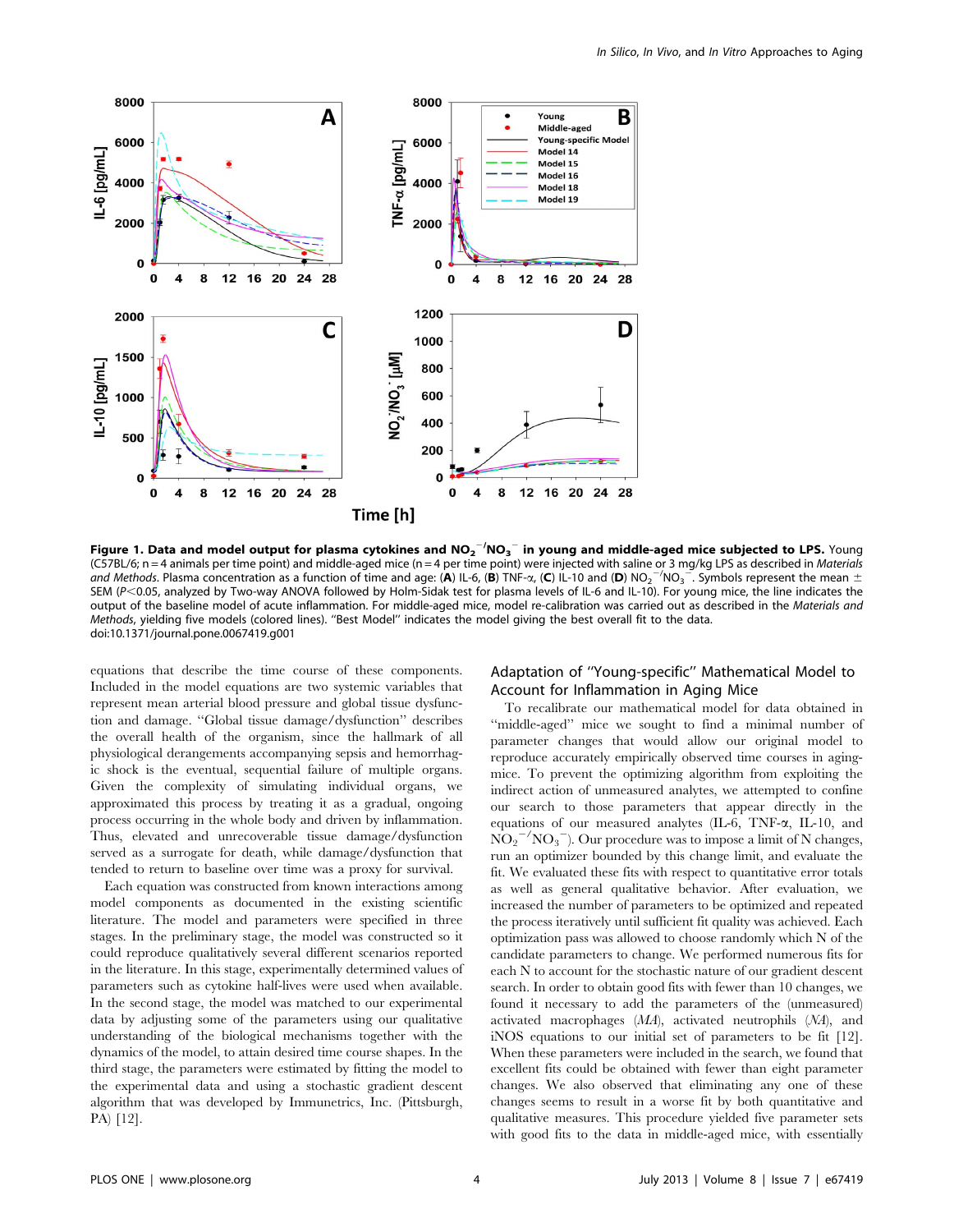equal measures of error with respect to experimental data (data not shown). The models exhibited similar behavior with regard to model output and predictions presented herein, with various ''tradeoffs'' relative to a hypothetical perfect fit. Each parameter set was based on similar, but not identical, changes to various constants (Table 1). We show these models and indicate the one judged as the best overall fit to the data by investigator consensus (necessary given the overall similarity of the quantitative measures used to distinguish among the models). Nonetheless, the model output and predictions of all models are shown (Fig. 1, lines).

#### Results

## Age-associated Changes in Inflammatory Mediators of Endotoxemic Mice

Prior studies had suggested that older mice exhibit dysregulated acute inflammation [24,25]. We confirmed this finding initially by measuring plasma levels of IL-6 (Fig. 1A), TNF- $\alpha$  (Fig. 1B), IL-10 (Fig. 1C) and  $NO_2^{\phantom{-}7}NO_3^{\phantom{-}7}$  (Fig. 1D) in "young" (2–3 month old) and ''middle-aged'' (6–8 month old) C57BL/6 mice subjected to bolus intraperitoneal injection of 3 mg/kg LPS. Based on Two-Way ANOVA, plasma levels of IL-6 and IL-10 were statistically significantly higher  $(P<0.05)$  in middle-aged mice when compared to similarly treated young mice, whereas  $NO_2^{\text{--/}}NO_3^{\text{--}}$  was statistically significantly higher  $(P<0.05)$  in young mice. In addition, we discerned significant  $(P<0.05)$  age-time interactions in the dynamics of IL-6 (at 60 min, 90 min, 4 h and 12 h), TNF- $\alpha$ (at 60 and 90 min), IL-10 (at 60 min, 90 min, 4 h and 12 h), and  $NO_2$ <sup>-</sup> $NO_3$ <sup>-</sup> (at 4 h, 12 h and 24 h) (Fig. 2, symbols), when comparing young vs. middle-aged mice post-LPS treatment.

## Mathematical Modeling of Age-dependent Changes in Circulating Inflammatory Mediators

We next hypothesized that mathematical modeling could help us gain insights into the some of these complex changes in circulating inflammatory mediators. We have previously developed a mechanistic mathematical model in which dynamics of leukocytes and their products affect the whole-organism inflammatory response assessed as circulating levels of mediators, that we calibrated using data from young C57BL/6 mice [12,16,26,27] (see Materials and Methods). Using this base mathematical model, we have previously developed a methodology by which to gain insight into the complex changes in the acute inflammatory response of gene-deficient animals (see Materials and Methods), which we utilized to study the complex alterations in the acute inflammatory response of CD14-deficient mice [16]. This methodology involves measuring the levels of key circulating inflammatory mediators (IL-6, TNF- $\alpha$ , IL-10, and  $\overline{NO_2}^{-1}NO_3^{-}$ ); re-parameterizing the base mathematical model for these new data by generating an ensemble of models with roughly equivalent fit to the data, as assessed by an error function; and finally, determining the consensus set of parameters that were altered in the automated fitting process in order to fit these new data. Since these parameters can be mapped to cellular- and molecular-level biological processes (e.g. the degree to which LPS will induce macrophages to produce TNF- $\alpha$ ), this re-parameterization process allows us to generate hypotheses regarding the underlying differences in the inflammatory responses of the test animals (in the current study, middle-aged C57BL/6 mice) vs. the control animals (young C57BL/6 mice) based solely on systemic inflammatory mediator data.

Accordingly, we carried out the process described above (see Materials and Methods). The resulting ensemble of five mathematical models that fit the systemic IL-6, TNF- $\alpha$ , IL-10, and  $\mathrm{NO_2}^{-1}\mathrm{NO_3}^{-1}$ 



Figure 2. Difference in plasma cytokines and NO2<sup>-/</sup>NO<sub>3</sub>  $^-$  in young and middle-aged mice subjected to LPS. Young (C57BL/6; n = 3–8 animals per time point) and middle-aged mice (n = 4 per time point) were injected with saline or 3 mg/kg LPS as described in Materials and Methods. Middle-aged mice had significantly higher levels of IL-6 (A), TNF- $\alpha$  (B), and IL-10(C) at 60 and 90 min when compared to young mice post-LPS treatment ( $P<0.05$ , analyzed by Two-way ANOVA). doi:10.1371/journal.pone.0067419.g002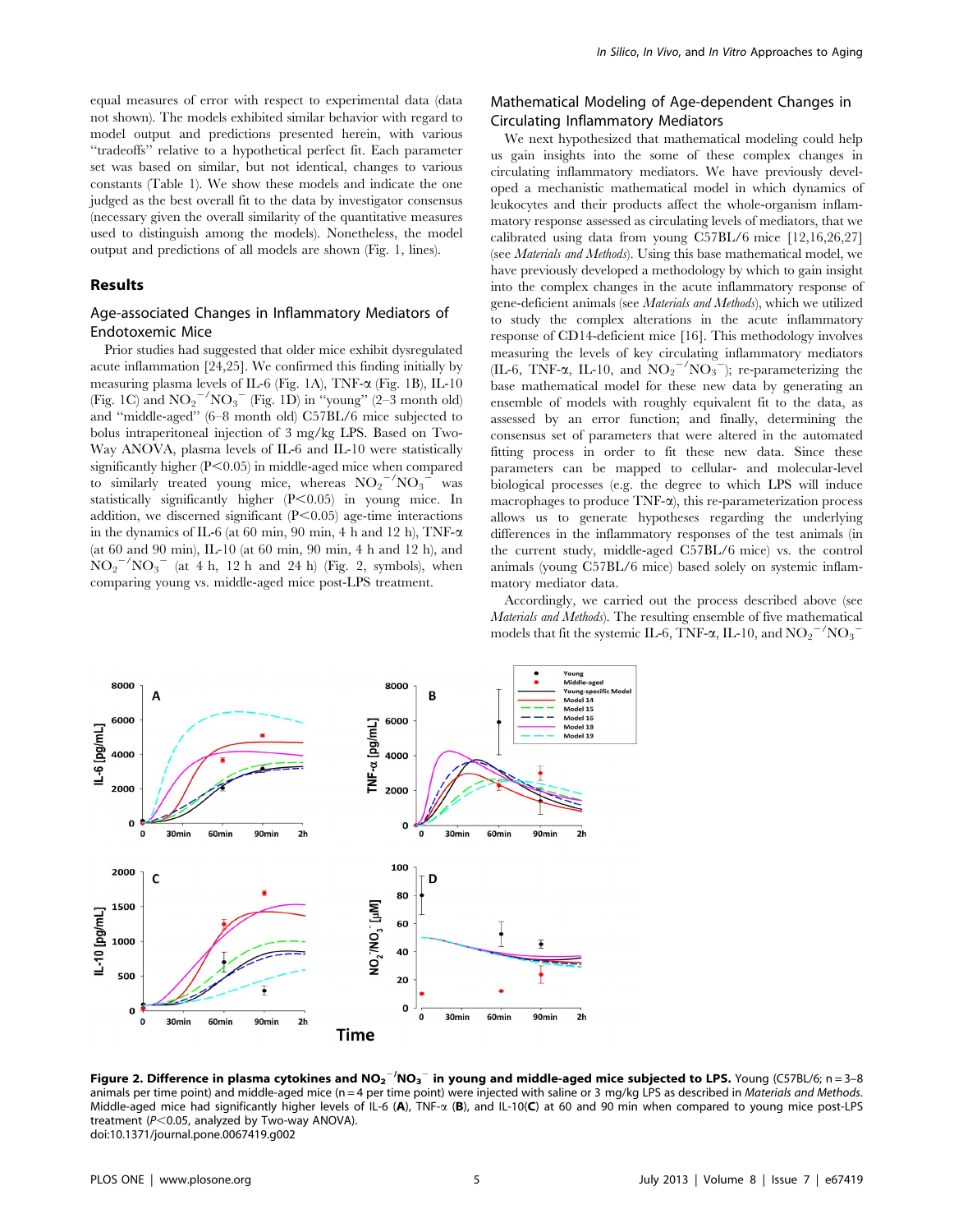data in middle-aged mice suggested that, at the cellular level, aged leukocytes produce higher levels of inflammatory cytokines, particularly IL-6, IL-10 and to a lesser degree TNF- $\alpha$  at baseline and in response to LPS. These models also predicted that leukocytes from middle-aged mice undergo increased death as compared to leukocytes from young mice (Table 1 and Fig. 1, lines).

#### In vitro Validation of in silico Predictions

We next sought to validate these mathematical model predictions by in vitro studies using resident macrophages harvested from peritoneal cavities of young and middle aged mice that received either intra-peritoneal saline or LPS. We first confirmed that treatment with LPS for 90 min would result in a broad-based induction of the inflammatory response in vivo. Accordingly, we expanded our analysis to additional animals and additional circulating inflammatory mediators (20 cytokines/chemokines as well as  $\overline{NO_2}^{-1} \overline{NO_3}^{-}$  (Table 2). In support of our initial findings, middle-aged mice that were treated with LPS in vivo had statistically significantly higher plasma concentrations of IL-6, TNF-a, IL-10, MIG/CXCL9, MCP-1/CCL2, IL-1a, IL-17, and IL-12p40 when compared to LPS treated young mice. However, saline-treated (baseline) middle-aged mice had higher circulating levels of GM-CSF, IL-1 $\beta$ , IL-2, IL-4, IL-12p40, and VEGF when compared to saline-treated young mice. Moreover, saline-treated young mice exhibited statistically significantly higher circulating levels of  $NO_2$ <sup>-/</sup> $NO_3$ <sup>-</sup> when compared to saline treated middleaged mice (Table 2). Circulating plasma levels of IFN- $\gamma$ , IL-12p70, IL-13, IL-17 and MIG were below the detection limit in both young and middle-aged mice after either saline or LPS treatment.

One key prediction of our re-parameterized mathematical model of inflammation was that leukocytes from middle-aged mice would exhibit a higher production of inflammatory cytokines. Resident macrophages from young and middle-aged mice were

obtained by peritoneal lavage and the supernatants of adherent cells were assayed for the same 21 inflammatory mediators described in Table 2. In support of the *in silico* predictions, macrophages from saline-treated middle-aged mice produced elevated levels of IL-6 (Fig. 3A), TNF- $\alpha$  (Fig. 3B), IL-10 (Fig. 3C) and KC (Fig. 3D) when compared with similarly treated young mice. However, macrophages from middle-aged mice subjected to 3 mg/kg LPS in vivo secreted statistically significantly elevated levels of IL-6 (Fig. 3A), TNF-a (Fig. 3B), IL-10 (Fig. 3C), KC (Fig. 3D), IL-2 (Fig. 3E), IL-4 (Fig. 3F) and VEGF (Fig. 3G) as compared to similarly-treated macrophages from young mice. We note that IL-2, IL-4, and VEGF are not included in the mathematical model of inflammation [12].

Given the mathematically-predicted, age-dependent difference in baseline and in vivo LPS-induced production of inflammatory mediators, we next sought to determine if the actual degree of LPS-induced stimulation of these mediators differed between young and middle-aged mice. Accordingly, we calculated the fold change difference among those mediators determined to be statistically significantly different between young and middle-aged mice. This fold change difference was calculated as follows:

In vivo LPS-induced levels of a given inflammatory mediator Baseline (saline treatment) -induced levels of a given inflammatory mediator

Figure S1 shows fold change difference between young and middle-aged mice. This analysis showed a statistically significant  $(P=0.004)$  higher fold change difference for TNF- $\alpha$  in young mice when compared to middle-aged mice, whereas there was no statistical differences in the other inflammatory mediators.

Only one of the five middle aged-specific mathematical models invoked a relatively minor effect on kinosn, a parameter governing the influence of neutrophils on iNOS. Largely in agreement with

Table 2. Statistically significant plasma inflammatory mediators in both young and middle-aged mice after I.P saline or LPS treatment.

| <b>Treatment</b> | <b>Inflammatory Mediators</b> | Young (mean $\pm$ SEM) | Middle-aged (mean $\pm$ SEM) P value (Student's t-test) |             |
|------------------|-------------------------------|------------------------|---------------------------------------------------------|-------------|
| Saline           | GM-CSF                        | $\mathbf 0$            | $20.2 \pm 3.5$                                          | P < 0.001   |
|                  | IL-1 $\beta$                  | $\mathbf 0$            | $21.2 \pm 2.9$                                          | P < 0.001   |
|                  | $IL-2$                        | $2.7 \pm 0.2$          | $4.8 \pm 0.2$                                           | P < 0.001   |
|                  | $IL-4$                        | $2.8 + 0.2$            | $5.5 \pm 0.4$                                           | P < 0.001   |
|                  | IL-12p40                      | $\mathbf 0$            | $28.9 \pm 2.8$                                          | P < 0.001   |
|                  | <b>VEGF</b>                   | $1.2 \pm 0.2$          | $2.8 + 0.3$                                             | P < 0.001   |
|                  | $NO2-/-NO3-$                  | $36.9 \pm 1.9$         | $22.1 \pm 1.1$                                          | P < 0.001   |
| LPS              | $IL-6$                        | 14589.7 ± 1583.9       | 33445.08 ± 7281.9                                       | $P = 0.004$ |
|                  | TNF- $\alpha$                 | $93.6 \pm 18.1$        | $332.6 \pm 63.7$                                        | P < 0.001   |
|                  | $IL-10$                       | $251.9 \pm 40.3$       | $458.9 \pm 67.2$                                        | $P = 0.016$ |
|                  | MIG/CXCL9                     | $100.9 \pm 17.5$       | $4099.4 \pm 690.6$                                      | P < 0.001   |
|                  | MCP-1                         | $18869.1 \pm 3153.4$   | 34142.9 ± 4515.6                                        | $P = 0.012$ |
|                  | IL-1 $\alpha$                 | $48.1 \pm 6$           | $124.5 \pm 0.4$                                         | $P = 0.002$ |
|                  | $IL-17$                       | $\mathbf 0$            | $5.5 \pm 0.9$                                           | P < 0.001   |
|                  | IL-12p40                      | $104.1 \pm 14.3$       | $183.2 \pm 21.3$                                        | $P = 0.006$ |
|                  | $NO2-/-NO3-$                  | $54.7 \pm 4.3$         | $34.6 \pm 2.3$                                          | P < 0.001   |
|                  | GM-CSF                        | $59.4 \pm 5.9$         | $35.4 \pm 4.8$                                          | $P = 0.005$ |

Young and middle-aged mice (n = 16 each) were treated with either saline or LPS in vivo for 90 min., and circulating inflammatory mediators were assessed as described in Materials and Methods.

doi:10.1371/journal.pone.0067419.t002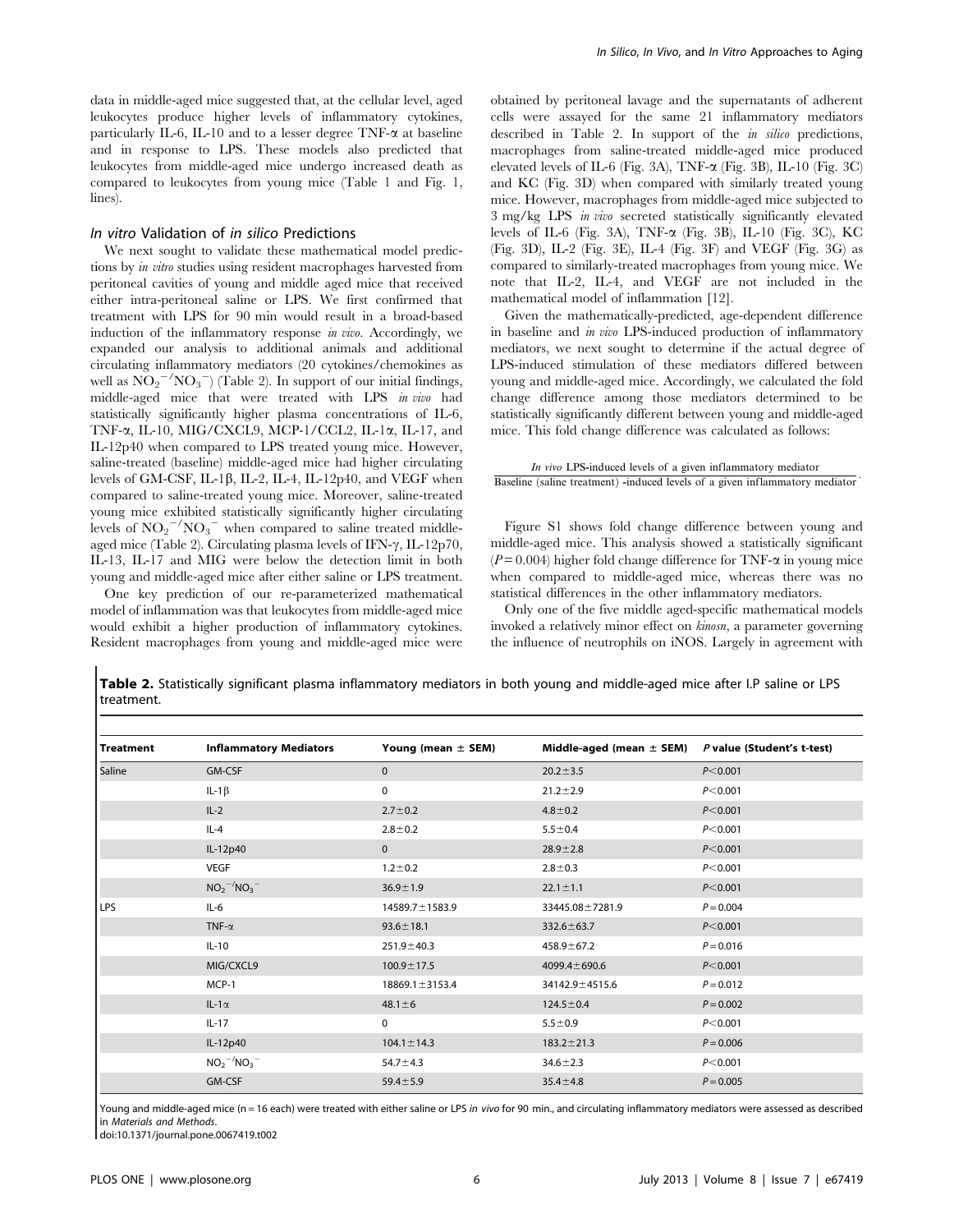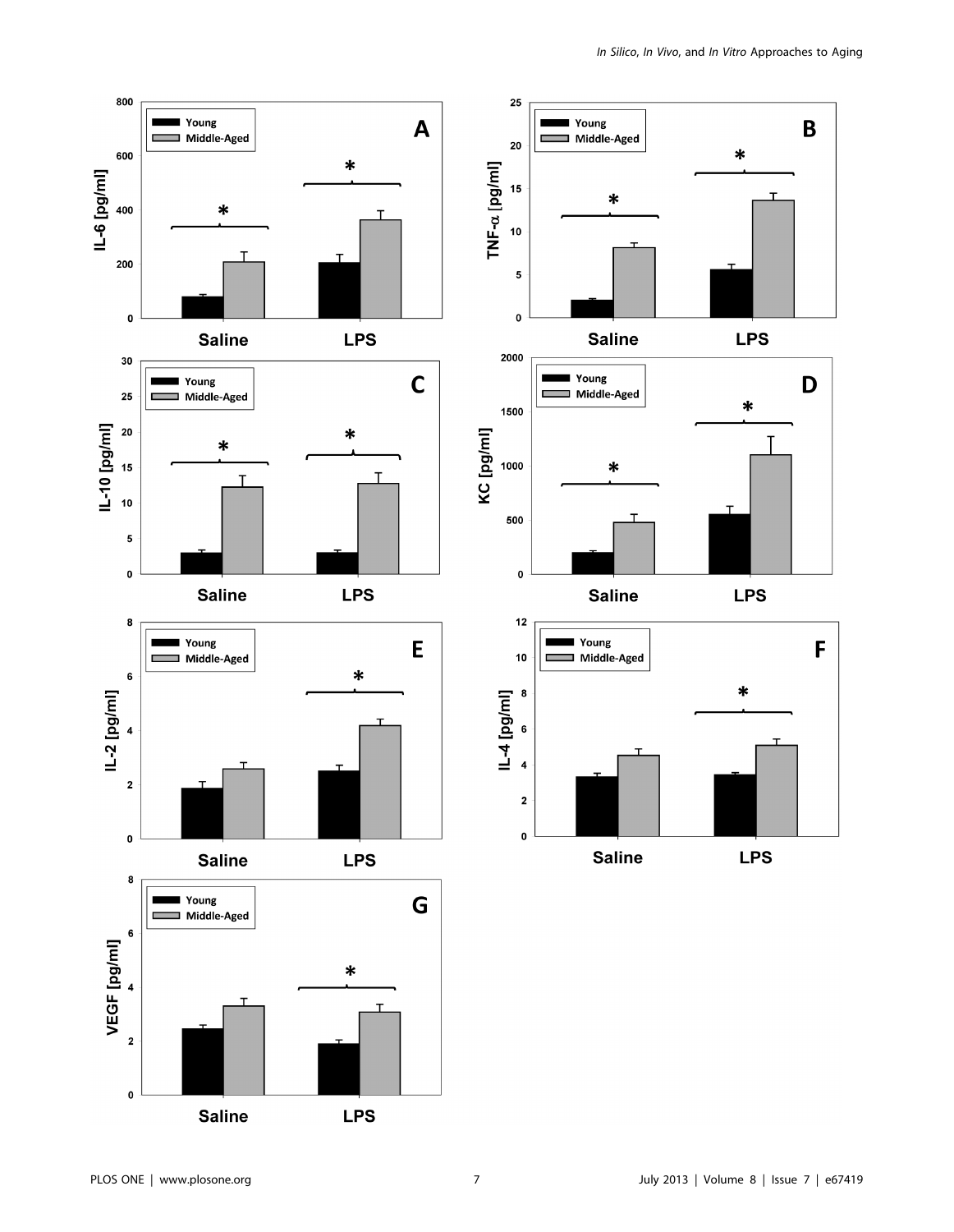Figure 3. In vitro cytokine concentrations after in vivo treatment with either saline or LPS in young and middle aged mice. Young  $(n = 16)$  and middle-aged mice  $(n = 16)$  were injected with saline or 3 m/kg LPS and peritoneal macrophages were harvested as described in Materials and Methods. Middle-aged mice had significantly higher levels (\*P<0.001 vs. young mice) of IL-6 (A), TNF- $\alpha$  (B), IL-10 (C) and KC (D) after in vivo treatment with saline followed by in vitro treatment with culture media. IL-6 (A), TNF- $\alpha$  (B), IL-10 (C), KC (D), IL-2 (E), IL-4 (F) and VEGF (G) concentrations were significantly higher (\*P<0.001 vs. young mice) after in vivo LPS treatment followed by in vitro treatment with culture media. doi:10.1371/journal.pone.0067419.g003

the predictions of the mathematical model, there were no statistically significant differences in  $NO_2^{-7}NO_3$ levels in macrophages isolated from young or middle-aged mice that received either saline or LPS in vivo.

Another key prediction derived from the re-parameterization of our mathematical model of inflammation was that leukocytes from middle-aged mice would exhibit a shorter lifespan as compared to leukocytes from young mice. Fig. 4 shows the total peritoneal cell count (Fig. 4A) and cell viability (Fig. 4B) in young and middleaged mice after treatment with either saline or 3 mg/kg LPS in vivo. In support of the in silico prediction, peritoneal cells from young mice that were treated with saline or LPS in vivo had statistically significantly higher cell counts when compared to saline treated middle-aged mice (Fig. 4A). Peritoneal cells from LPS-treated, but not saline-treated middle-aged mice exhibited significantly lower cell viability when compared to cells from LPStreated young mice (Fig. 4B).

#### **Discussion**

Aging and the diseases that stem from it are consuming an everlarger portion of healthcare expenditures [28]. Recent genomewide association studies suggest that inflammation and cellular senescence are common mechanisms in aging-associated diseases [29]. Such studies raise the hypothesis that dysregulated inflammation is at least part of the cause of aging-related diseases [2,3,30,31], which has been supported by studies demonstrating inflammation-counterbalancing mechanisms in centenarians [32]. It has also been hypothesized that an age-dependent increase in pro-inflammatory tendency was favored in an environment in which infection was prevalent, but that elevated inflammation is predominantly detrimental in a modern world in which infection is much less prevalent [33]. Importantly, these changes in inflammation can be observed by middle age in both humans and experimental animals, and are not merely a hallmark of the very aged [34–36].

Monocytes and macrophages play central roles in the initiation and resolution of inflammation in response to various insults [37],

including LPS-induced endotoxic shock [8]. Monocytes and macrophages originate from a common myeloid progenitor cell in the bone marrow and, under normal circumstances; monocytes circulate in the bloodstream for a very short time before undergoing spontaneous apoptosis [37,38]. In response to differentiation factors, monocytes escape their apoptotic fate by differentiating into tissue-resident macrophages [39]. Studies of age-related differences in macrophage production of pro-inflammatory and anti-inflammatory cytokines in response to acute stimulation in vitro have yielded conflicting results, highlighting the complexity of inflammation in the aging process. Indeed, some groups have reported a decrease in levels of IL-1 $\beta$  [40], IL-6 [41], and TNF- $\alpha$  [42], while increases in levels of IL-1 $\beta$ , IL-6, and TNF-a [43] have been reported by others.

Remarkable advances have been made in revealing molecular mechanism underlying the acute inflammatory response, and yet the complexity of this process – with its redundancy, positive and negative feedback loops, and emergent system behavior that cannot be readily discerned from a reductionist analysis of individual pathways – makes inflammation the prototypical case study for the application of systems and computational biology [44,45]. These approaches, which include various "omics" methods as well as computational modeling, are being utilized to address the complexity of inflammation in the aging process [46].

Accordingly, we hypothesized that we could gain cellular-level insights into the altered inflammatory response that accompanies aging using a mechanistic computational model that simulates whole-animal inflammation as a consequence of inflammatory cell activation by LPS [12,16,26,27]. We utilized mouse endotoxic shock as a simplified paradigm of acute inflammation driven in large part by monocyte/macrophages [8]. In essence, the variables and parameters in our mathematical model represent different aspects of cellular and sub-cellular biology of inflammation (e.g. growth and decay rates of cells and cytokines), and is predicated on the systemic spillover of inflammatory mediators into the circulation. This latter feature – the connection between local and systemic inflammation – has allowed us to calibrate this model



Figure 4. Total peritoneal cell count and cell viability. (A): Middle-aged mice that received in vivo LPS had significantly lower (\*P<0.001) cell count when compared to similarly treated young mice. (B): LPS-treated middle-aged mice had significantly lower (\*P = 0.008) cell viability when compared to LPS treated young mice. doi:10.1371/journal.pone.0067419.g004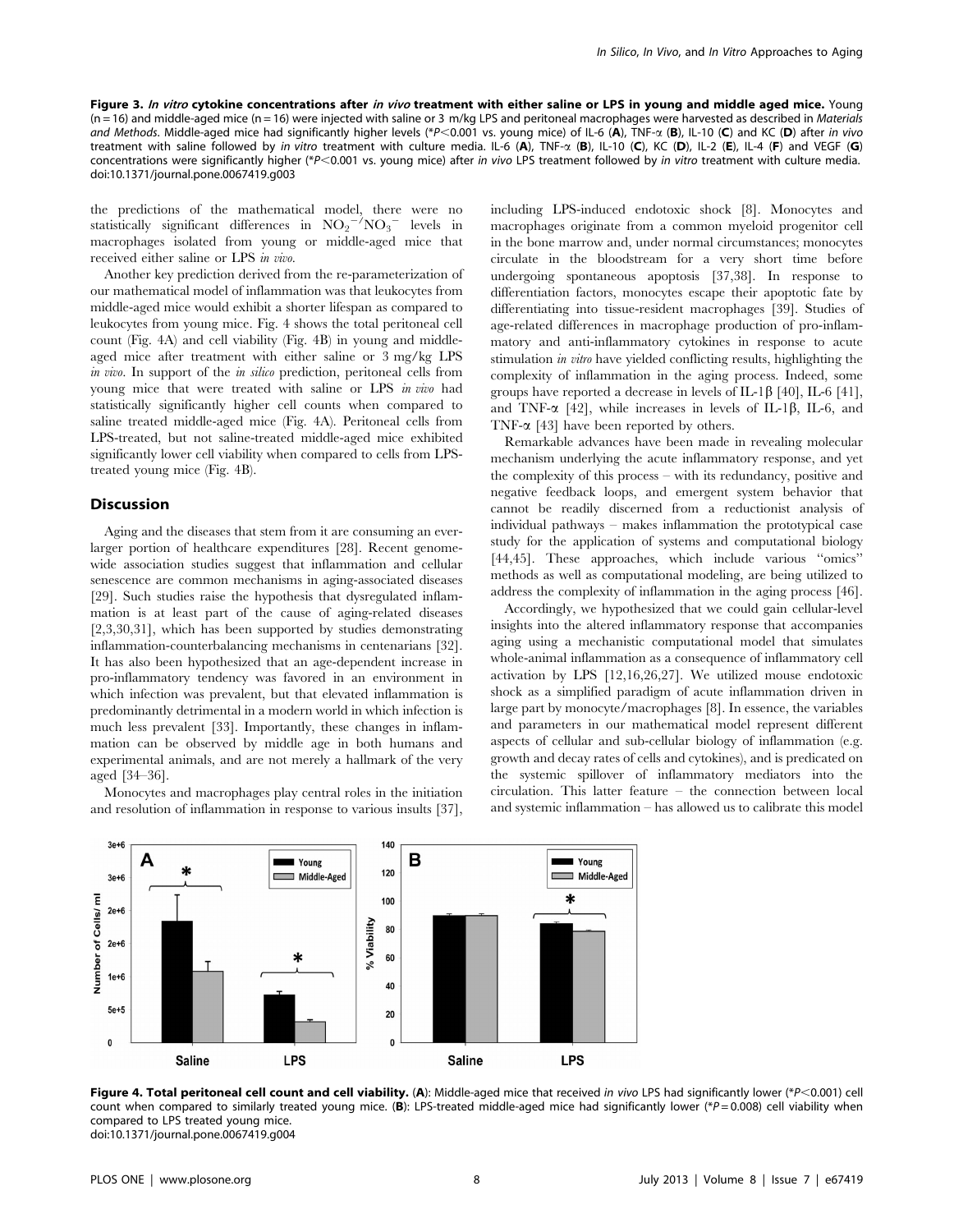using data on circulating inflammatory mediators. We have previously utilized this mathematical model to show commonality among the responses to LPS, surgical trauma, and trauma/ hemorrhage in young C57BL/6 mice [12]. Using this mathematical model, we have also gained insights into the characteristics of systemic inflammation in young CD14-deficient mice vs. young C57BL/6 controls, including the lack of a role for endogenous LPS in trauma/hemorrhage-induced inflammation [16].

We reasoned that we could gain mechanistic insights into the role of LPS in the inflammatory response by obtaining data on circulating cytokines and  $NO_2^{-7}NO_3^{-1}$  in middle-aged mice, recalibrating our model, and determining which parameters were changed relative to young mice. In initial studies, middle-aged mice subjected to 3 mg/kg LPS exhibited higher circulating levels of IL-6 and IL-10, and blunted  $NO_2^{\text{--}}/NO_3^{\text{--}}$  when compared to young mice, and in subsequent studies we verified that a broader set of mediators was likewise altered in middle-aged mice. We then re-calibrated the baseline (young C57BL/6 mouse-specific) mathematical model of inflammation using automated algorithms to yield an ensemble of ''aging-specific'' models. These models were interrogated as to changes in various parameters (corresponding to biological mechanisms) compared to the ''young-specific'' model. The ensemble of five mathematical models that best fit these data suggested that aged leukocytes will produce elevated baseline levels of IL-6 (and to a lesser degree, TNF-a), elevated LPS-induced production of pro-inflammatory mediators and undergo increased cell death as compared to young leukocytes, in agreement with the literature [36,47].

To validate key in silico predictions about cellular-level changes in acute inflammation that occur with aging, predictions which were based on *in vivo* data (levels of circulating inflammatory mediators), we carried out *in vitro* time-course studies on peritoneal macrophages from C57BL/6 young and middle-aged mice. To assess the universality of these predictions, and to gain further insights into changes in acute inflammation that are characteristic of aging, we surveyed a larger number of inflammatory mediators. These *in vitro* results largely validated the mathematical model prediction, as observed by elevated levels of IL-6, TNF- $\alpha$ , IL-10 and KC in resident peritoneal cells from middle-aged mice as compared to cells from similarly-treated young mice. Though aging can lead to reduced macrophage NO production [48], our algorithms suggested at best a minor role for reduced expression of iNOS by neutrophils, and this prediction was supported by the lack of statistically significant differences in the production of  $NO_2$ <sup>-/</sup> $NO_3$ <sup>-</sup> between young and middle-aged peritoneal macrophages. In addition, the statistically significant fold change difference in TNF- $\alpha$  production suggests that macrophages in young mice have greater responsiveness to LPS in vivo, with regard to this key inflammatory cytokine, when compared to similarly treated macrophages in middle-aged mice. Importantly, other inflammatory mediators that differ significantly between young and middle-aged mice are induced by LPS to roughly the same extent. Another key in silico prediction was that the lifespans of leukocytes derived from older mice would be shorter, a prediction supported by *in vitro* cell qualitative assessment and cell viability as well.

Our experimental studies, like our mathematical model, were focused on cellular-level phenomena that drive systemic changes in inflammatory mediators. In the present study, we therefore sought to stimulate animals in vivo and then examine the responses in vitro with the least further perturbation, in order to verify predictions derived from the mathematical model. In separate studies we also treated cultured macrophages with LPS in vitro (data not shown). We observed a roughly similar increase in the levels of inflammatory mediators when we added LPS in vitro to macrophages derived from mice that were previously treated in vivo with saline (data not shown). Interestingly, in vitro LPS treatment of macrophages derived from either young or middle-aged mice previously treated in vivo with LPS resulted in decrease in levels of inflammatory mediators, suggesting that the phenomenon of LPS tolerance [49,50] occurs to an approximately equal degree in young vs. middle-aged mice (data not shown).

We recognize that there are several limitations to the current study. We note that there is discrepancy in the literature regarding the definition of ''middle-aged'' mice. While some authors report "middle-age" as early as 8 month old [51,52], others have considered 10–12 month as the appropriate range [53,54]. Yet other investigators have gone beyond these age ranges and used 17–18 month mice to refer to ''middle-age'' [55,56]. In our study, we used 6–8 month old mice to characterize the inflammatory response associated with the upper age range for the mature adult group, which is typically approximately  $6$  months [57]. We suggest that our reported changes in the acute inflammatory response might best be seen as characteristic of the continuum of aging. Another limitation of our study lies with the cell type being studied. Like all mathematical models, our model is, by necessity, an abstraction of the full scope of the biology of acute inflammation. Thus, variables such as ''macrophages'' may represent multiple inflammatory cell types (e.g. dendritic cells). Also important is the fact that our mathematical model is based on a single compartment which obeys the mean-field approximation, i.e. the whole organism is abstracted as a ''well-mixed bag''; hence, peritoneal inflammatory cells, chief among the being peritoneal macrophages, are the best analog of the ''macrophage'' variable in our model. Another limitation of our study is that while the mathematical model predicted an increase in cell death of leukocytes in middle-aged mice, it did not infer mechanisms by which cell death ensue in aged leukocytes. In the current study, Trypan blue stain was used to give a rough estimate of the viability of cultured macrophages and to validate the mathematical model prediction. Future studies will be aimed at understanding the mechanism of reduced macrophage viability, in concert with mathematical models of increased detail (e.g. including mechanistic details based on our prior work on modeling apoptosis [58] and the role of NO in modulating this form of programmed cell death [59]. In addition, we also note that macrophage quantification by morphology alone would yield rough estimation of the total macrophage count and that techniques such as FACS and macrophage-specific markers would be more accurate in macrophage quantification.

In conclusion, this study supports the concept of acute inflammation in older mice as a complex, dysregulated state in which imbalances in the cytokine network may lead to inappropriate, inadequate, or harmful responses. Moreover, our results demonstrate the utility of a combined in silico, in vivo, and in vitro approach to the study of acute inflammation.

#### Supporting Information

Figure S1 Fold change difference in inflammatory mediators between young and middle-aged mice. Young mice had a statistically significant ( $P = 0.004$ ) higher fold change in TNF- $\alpha$ when compared to middle-aged mice (panel B), whereas no statistical differences were observed in the other inflammatory mediators.

(TIF)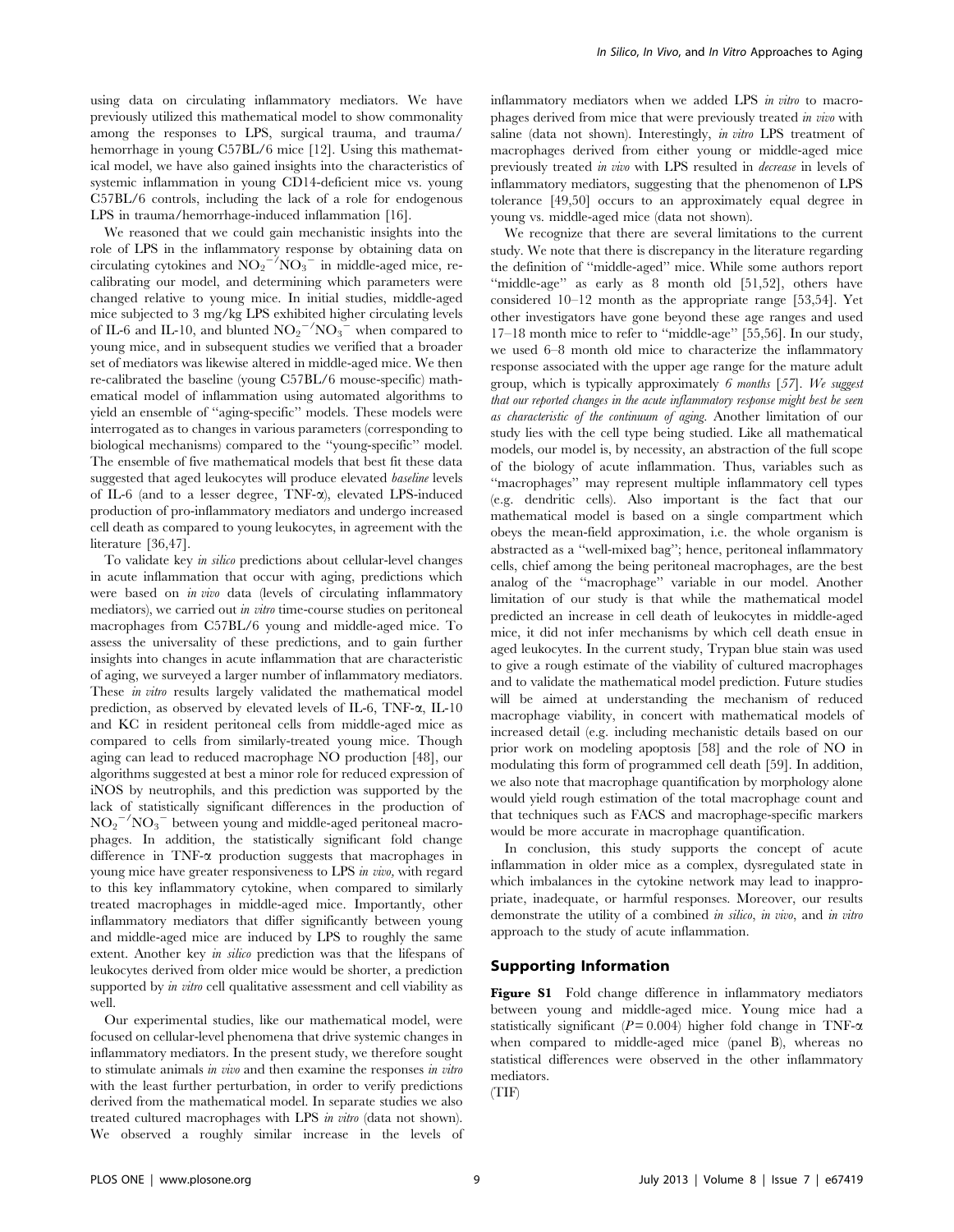#### Author Contributions

Conceived and designed the experiments: RN DB RZ YV. Performed the experiments: RN. Analyzed the data: RN RZ. Contributed reagents/

#### References

- 1. Nathan C (2002) Points of control in inflammation. Nature 19–26;420: 846–852.
- 2. Ferrucci L, Ble A, Bandinelli S, Lauretani F, Suthers K, et al. (2004) A flame burning within. Aging Clin Exp Res 16: 240–243.
- 3. Plackett TP, Boehmer ED, Faunce DE, Kovacs EJ (2004) Aging and innate immune cells. J Leukoc Biol 76: 291–299.
- 4. Franceschi C, Bonafe M, Valensin S, Olivieri F, De LM, et al. (2000) Inflammaging. An evolutionary perspective on immunosenescence. Ann N Y Acad Sci 908: 244–54.: 244–254.
- 5. Schumer W (1988) Metabolic and immunologic alterations of sepsis in the elderly. Prog Clin Biol Res 264: 223–31.: 223–231.
- 6. Saito H, Sherwood ER, Varma TK, Evers BM (2003) Effects of aging on mortality, hypothermia, and cytokine induction in mice with endotoxemia or sepsis. Mech Ageing Dev 124: 1047–1058.
- 7. Adams DO, Hamilton TA (1984) The cell biology of macrophage activation. Annu Rev Immunol 2: 283–318.
- 8. Morrison DC, Ryan JL (1987) Endotoxins and disease mechanisms. Annu Rev Med 38: 417–432.
- 9. Hasegawa Y, Sawada M, Ozaki N, Inagaki T, Suzumura A (2000) Increased soluble tumor necrosis factor receptor levels in the serum of elderly people. Gerontology 46: 185–188.
- 10. Beharka AA, Meydani M, Wu D, Leka LS, Meydani A, et al. (2001) Interleukin-6 production does not increase with age. J Gerontol A Biol Sci Med Sci 56: B81– B88.
- 11. Plowden J, Renshaw-Hoelscher M, Engleman C, Katz J, Sambhara S (2004) Innate immunity in aging: impact on macrophage function. Aging Cell 3: 161– 167.
- 12. Chow CC, Clermont G, Kumar R, Lagoa C, Tawadrous Z, et al. (2005) The acute inflammatory response in diverse shock states. Shock 24: 74–84.
- 13. Kumar R, Clermont G, Vodovotz Y, Chow CC (2004) The dynamics of acute inflammation. J Theor Biol 230: 145–155.
- 14. Vodovotz Y, Clermont G, Chow C, An G (2004) Mathematical models of the acute inflammatory response. Curr Opin Crit Care 10: 383–390.
- 15. Vodovotz Y, Clermont G, Hunt CA, Lefering R, Bartels J, et al. (2007) Evidence-based modeling of critical illness: an initial consensus from the Society for Complexity in Acute Illness. J Crit Care 22: 77–84.
- 16. Prince JM, Levy RM, Bartels J, Baratt A, Kane JM, et al. (2006) In silico and in vivo approach to elucidate the inflammatory complexity of CD14-deficient mice. Mol Med 12: 88–96.
- 17. Daun S, Rubin J, Vodovotz Y, Roy A, Parker R, et al. (2008) An ensemble of models of the acute inflammatory response to bacterial lipopolysaccharide in rats: results from parameter space reduction. J Theor Biol 253: 843–853.
- 18. Nieman G, Brown D, Sarkar J, Kubiak B, Ziraldo C, et al. (2012) A twocompartment mathematical model of endotoxin-induced inflammatory and physiologic alterations in swine. Crit Care Med 40: 1052–1063.
- 19. Greeneltch KM, Haudenschild CC, Keegan AD, Shi Y (2004) The opioid antagonist naltrexone blocks acute endotoxic shock by inhibiting tumor necrosis factor-alpha production. Brain Behav Immun 18: 476–484.
- 20. Ocasio FM, Jiang Y, House SD, Chang SL (2004) Chronic morphine accelerates the progression of lipopolysaccharide-induced sepsis to septic shock. J Neuroimmunol 149: 90–100.
- 21. Ito Y, Katagiri H, Ishii K, Kakita A, Hayashi I, et al. (2003) Effects of selective cyclooxygenase inhibitors on ischemia/reperfusion-induced hepatic microcirculatory dysfunction in mice. Eur Surg Res 35: 408–416.
- 22. Zykova SN, Jenssen TG, Berdal M, Olsen R, Myklebust R, et al. (2000) Altered cytokine and nitric oxide secretion in vitro by macrophages from diabetic type II-like db/db mice. Diabetes 49: 1451–1458.
- 23. Ochi H, Ishijima SA, Abe S, Tameike A, Yamaguchi H, et al. (1998) Morphological effects of itraconazole on murine macrophage. FEMS Immunol Med Microbiol 20: 181–189.
- 24. Tateda K, Matsumoto T, Miyazaki S, Yamaguchi K (1996) Lipopolysaccharideinduced lethality and cytokine production in aged mice. Infect Immun 64: 769– 774.
- 25. Gomez CR, Nomellini V, Faunce DE, Kovacs EJ (2008) Innate immunity and aging. Exp Gerontol 43: 718–728.
- 26. Lagoa CE, Bartels J, Baratt A, Tseng G, Clermont G, et al. (2006) The role of initial trauma in the host's response to injury and hemorrhage: insights from a correlation of mathematical simulations and hepatic transcriptomic analysis. Shock 26: 592–600.
- 27. Torres A, Bentley T, Bartels J, Sarkar J, Barclay D, et al. (2009) Mathematical modeling of posthemorrhage inflammation in mice: studies using a novel, computer-controlled, closed-loop hemorrhage apparatus. Shock 32: 172–178.
- 28. Yang Z, Norton EC, Stearns SC (2003) Longevity and health care expenditures: the real reasons older people spend more. J Gerontol B Psychol Sci Soc Sci 58: S2–10.
- 29. Jeck WR, Siebold AP, Sharpless NE (2012) Review: A Meta-Analysis of GWAS Studies and Age-Associated Diseases. Aging Cell. 10.1111/j.1474–9726.

materials/analysis tools: RN JB RZ YV. Wrote the paper: RN JB RZ YV RH TRB. Designed the Mathematical modelling used in analysis: JB.

- 30. Franceschi C, Bonafe M, Valensin S (2000) Human immunosenescence: the prevailing of innate immunity, the failing of clonotypic immunity, and the filling of immunological space. Vaccine 18: 1717–1720.
- 31. Schroder AK, Rink L (2003) Neutrophil immunity of the elderly. Mech Ageing Dev 124: 419–425.
- 32. Ostan R, Bucci L, Capri M, Salvioli S, Scurti M, et al. (2008) Immunosenescence and immunogenetics of human longevity. Neuroimmunomodulation 15: 224–240.
- 33. Gurven M, Kaplan H, Winking J, Finch C, Crimmins EM (2008) Aging and inflammation in two epidemiological worlds. J Gerontol A Biol Sci Med Sci 63: 196–199.
- 34. Kohman RA, Crowell B, Kusnecov AW (2010) Differential sensitivity to endotoxin exposure in young and middle-age mice. Brain Behav Immun 24: 486–492.
- 35. Alvarez-Rodriguez L, Lopez-Hoyos M, Munoz-Cacho P, Martinez-Taboada VM (2012) Aging is associated with circulating cytokine dysregulation. Cell Immunol 273: 124–132.
- 36. Kang SC, Matsutani T, Choudhry MA, Schwacha MG, Rue LW, et al. (2004) Are the immune responses different in middle-aged and young mice following bone fracture, tissue trauma and hemorrhage? Cytokine 26: 223–230.
- 37. Gordon S, Taylor PR (2005) Monocyte and macrophage heterogeneity. Nat Rev Immunol 5: 953–964.
- 38. Fahy RJ, Doseff AI, Wewers MD (1999) Spontaneous human monocyte apoptosis utilizes a caspase-3-dependent pathway that is blocked by endotoxin and is independent of caspase-1. J Immunol 163: 1755–1762.
- 39. Wiktor-Jedrzejczak W, Gordon S (1996) Cytokine regulation of the macrophage (M phi) system studied using the colony stimulating factor-1-deficient op/op mouse. Physiol Rev 76: 927–947.
- 40. Inamizu T, Chang MP, Makinodan T (1985) Influence of age on the production and regulation of interleukin-1 in mice. Immunology 55: 447–455.
- 41. Effros RB, Svoboda K, Walford RL (1991) Influence of age and caloric restriction on macrophage IL-6 and TNF production. Lymphokine Cytokine Res 10: 347–351.
- 42. Bradley SF, Vibhagool A, Kunkel SL, Kauffman CA (1989) Monokine secretion in aging and protein malnutrition. J Leukoc Biol 45: 510–514.
- 43. Fagiolo U, Cossarizza A, Scala E, Fanales-Belasio E, Ortolani C, et al. (1993) Increased cytokine production in mononuclear cells of healthy elderly people. Eur J Immunol 23: 2375–2378.
- 44. Zak DE, Aderem A (2009) Systems biology of innate immunity. Immunol Rev 227: 264–282.
- 45. Vodovotz Y, Csete M, Bartels J, Chang S, An G (2008) Translational systems biology of inflammation. PLoS Comput Biol 4: e1000014.
- 46. Cevenini E, Bellavista E, Tieri P, Castellani G, Lescai F, et al. (2010) Systems biology and longevity: an emerging approach to identify innovative anti-aging targets and strategies. Curr Pharm Des 16: 802–813.
- 47. Turnbull IR, Clark AT, Stromberg PE, Dixon DJ, Woolsey CA, et al. (2009) Effects of aging on the immunopathologic response to sepsis. Crit Care Med 37: 1018–1023.
- 48. Alvarez E, Machado A, Sobrino F, Santa MC (1996) Nitric oxide and superoxide anion production decrease with age in resident and activated rat peritoneal macrophages. Cell Immunol 169: 152–155.
- 49. West MA, Heagy W (2002) Endotoxin tolerance: A review. Crit Care Med 30: S64–S73.
- 50. Cavaillon JM, Adib-Conquy M (2006) Bench-to-bedside review: endotoxin tolerance as a model of leukocyte reprogramming in sepsis. Crit Care 10: 233.
- 51. Wang H, Li C, Wang H, Mei F, Liu Z, et al. (2013) Cuprizone-induced demyelination in mice: age-related vulnerability and exploratory behavior deficit. Neurosci Bull 29: 251–259.
- 52. L'Episcopo F, Tirolo C, Testa N, Caniglia S, Morale MC, et al. (2013) Aginginduced Nrf2-ARE pathway disruption in the subventricular zone drives neurogenic impairment in parkinsonian mice via PI3K-Wnt/beta-catenin dysregulation. J Neurosci 33: 1462–1485.
- 53. Zhang RL, Chopp M, Roberts C, Wei M, Wang X, et al. (2012) Sildenafil enhances neurogenesis and oligodendrogenesis in ischemic brain of middle-aged mouse. PLoS One 7: e48141.
- 54. Aujard F, Herzog ED, Block GD (2001) Circadian rhythms in firing rate of individual suprachiasmatic nucleus neurons from adult and middle-aged mice. Neuroscience 106: 255–261.
- 55. Sinha-Hikim I, Sinha-Hikim AP, Parveen M, Shen R, Goswami R, et al. (2013) Long-Term Supplementation With a Cystine-Based Antioxidant Delays Loss of Muscle Mass in Aging. J Gerontol A Biol Sci Med Sci.
- 56. Yang MJ, Sim S, Jeon JH, Jeong E, Kim HC, et al. (2013) Mitral and tufted cells are potential cellular targets of nitration in the olfactory bulb of aged mice. PLoS One 8: e59673.
- 57. Flurkey K, Currer JM, Harrison DE (2007) The Mouse in Aging Research. In: Fox JG, Barthold SW, Davisson MT, Newcomer CE, Quimby FW, et al. The